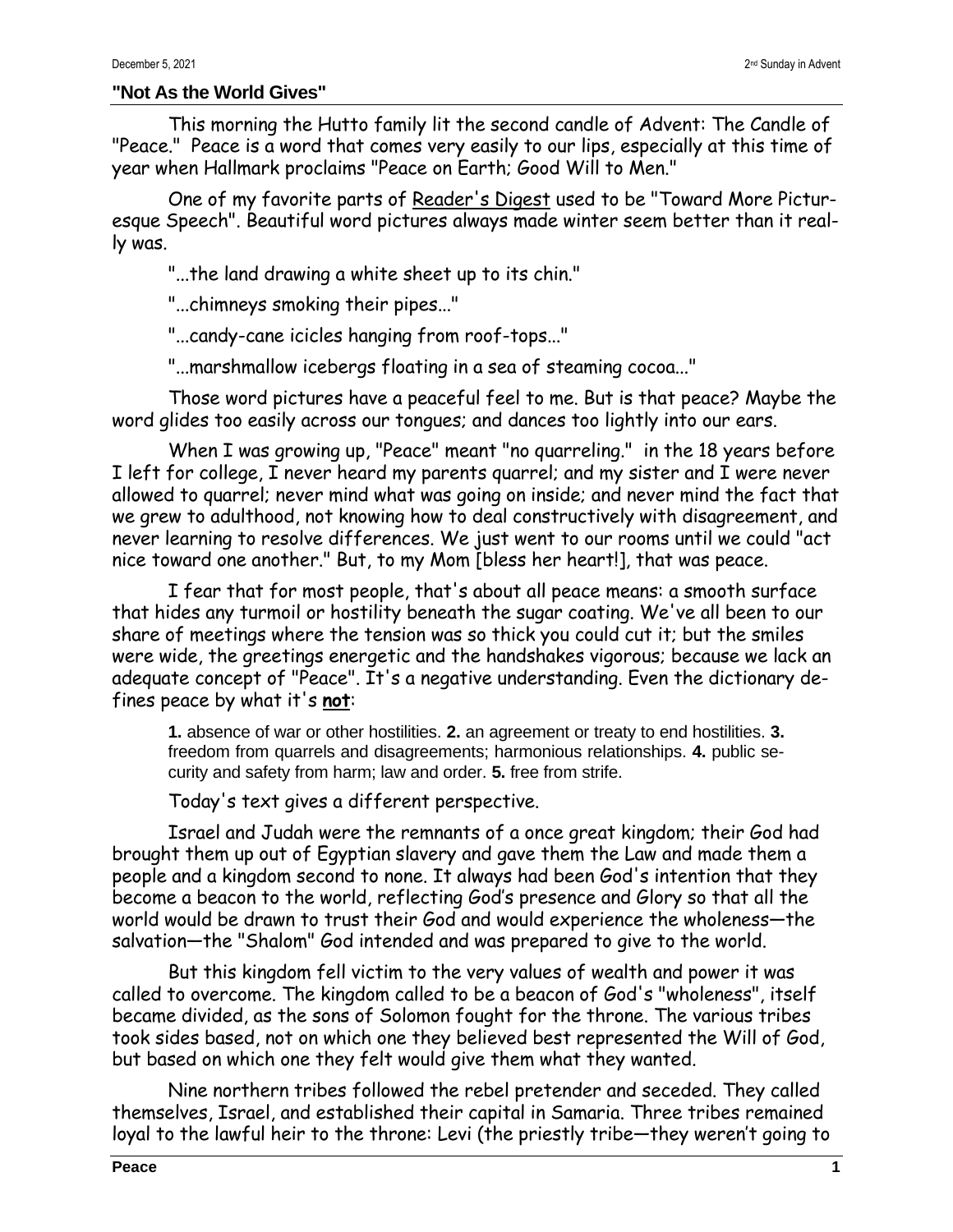leave the temple!), Judah (the largest tribe and tribe of David and Solomon), and Benjamin (the smallest tribe, virtually helpless without Judah's protection). Those three were known as Judah, and maintained their capitol in Jerusalem. The two kingdoms remained seriously estranged for the remainder of their existence.

As we approach today's text, Assyria is growling at Egypt—again. Every time that happens, Syria and Israel get burned in the fallout. This time Israel decides to form an alliance with Syria against Assyria, and demands that Judah join the alliance. Ahaz, king of Judah, refuses, so Syria and Israel surround Jerusalem, intending to dethrone Ahaz and put one of their own people on the throne.

Enter the prophet, Isaiah. The scriptures record three encounters between Isaiah and Ahaz. In Isaiah seven the Lord sends Isaiah to the king to say, "Don't worry! You need not enter any political alliance against anyone else. Trust in God. These two nations whose armies now surround you will, themselves, be destroyed within a short time. But you have to trust in God."

Now, Ahaz already was on God's "naughty list" because he had participated in some of the pagan rituals of the cultures surrounding Judah. And he made things worse by ignoring what Isaiah said and sending an envoy to seek an alliance with Assyria against Israel and Syria (beginning to sound like a soap opera?). "Come get these guys off my back, and I'll be your servant." And he took gold and silver from the Temple to send as tribute money.

Again Isaiah is sent to the king to say, "Listen! If you're having a hard time trusting in God on this thing, ask for a sign. The Lord is going to deliver you from these armies that surround you. You don't need to enter alliances with other nations. God doesn't want you to enter alliances with other nations. Ask for a sign!"

But Ahaz spouts back a "Sunday School" response: "I'll not ask for a sign! I'll not put God to the test!"

But, you see, Isaiah already knows about the envoy in Assyria; he knows Ahaz is talking out of both sides of his mouth, and he lays into the king: "It's one thing to test my patience; now you're testing God's patience. O.K., if you won't ask for a sign, the Lord himself will give you a sign:

The young woman (you have just taken as your wife) is with child. Before that child has become old enough to know right from wrong, the two armies that surround Jerusalem will be destroyed. And when the child is weaned, you will remember this word, because those armies will be gone. This child will be the sign to you that "God is with us"--Immanuel. (Isaiah 7:14-16  $JLR$ )

And Isaiah went on his way. Ahaz continued the negotiations with Assyria, and the Assyrian armies destroyed both Syria and Israel.

When Damascus fell, King Ahaz went there to meet with the king of Assyria, took some more silver and gold from the Temple, as more tribute. While he was at Damascus, he was impressed with the size and style of the Assyrian altar to Dagan, so he went back to Jerusalem and sent his head architect to Damascus to study that altar so he could reproduce it in the Temple at Jerusalem, which he did.

That act triggered confrontation #3 between Isaiah and Ahaz: "Since you have turned your back on God and have reached out to Assyria, militarily *and* reli-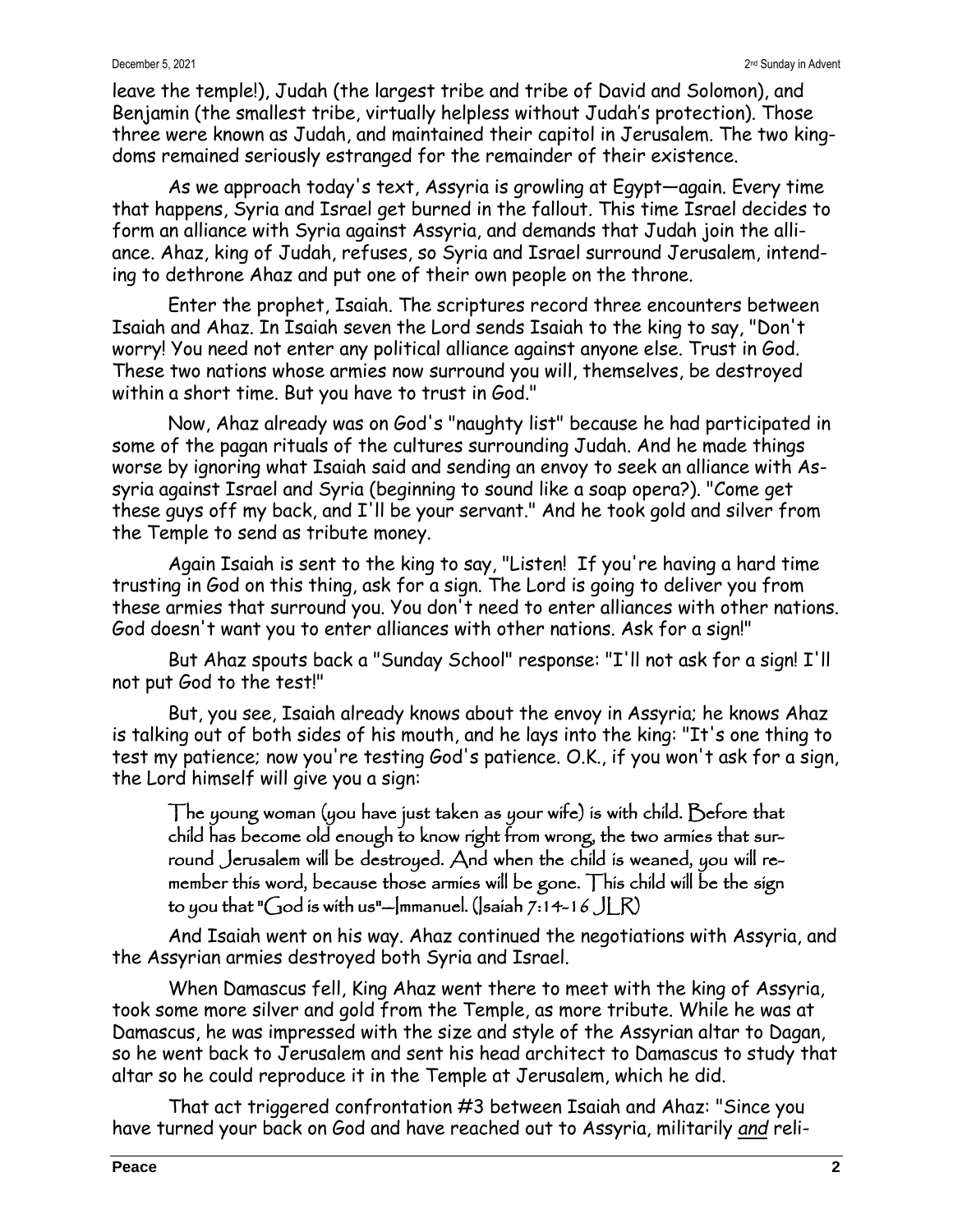## December 5, 2021

giously, the one to whom you have reached out will himself be destroyed." [Now, neither Ahaz nor Isaiah lived to see this prediction come true; but for even the casual observer, Assyria already was on the way out. The Babylonians already were moving in on much of Assyria's territory.]

Then Isaiah said, "Record the testimony; write it down." And he makes a few more comments, and we hear no more from Isaiah, himself. But those last comments have become some of the most important verses in scripture. In essence, he said, "The Assyrians—the ones you now are trusting—will fall; and without their protection you will be more vulnerable than ever. At that time Judah will have to trust in God, rather than in military alliances, or Judah also will fall. And there will be darkness on the earth; the gloom of anguish; and they will be thrust into thick darkness. But in the days to come [here begins today's text], which Tony will read:

The people who walked in darkness have seen a great light; those who lived in a land of deep darkness on them light has shined.  $3$ You have multiplied the nation, you have increased its joy; they rejoice before you as with joy at the harvest, as people exult when dividing plunder. <sup>4</sup>For the yoke of their burden, and the bar across their shoulders, the rod of their oppressor, you have broken as on the day of Midian. <sup>5</sup>For all the boots of the tramping warriors and all the garments rolled in blood shall be burned as fuel for the fire. <sup>6</sup>For a child has been born for us, a son given to us; authority rests upon his shoulders; and he is named Wonderful Counselor, Mighty God, Everlasting Father, Prince of Peace.  $7$  is authority shall grow continually, and there shall be endless peace for the throne of David and his kingdom. He will establish and uphold it with justice and with righteousness from this time onward and forevermore. The zeal of the  $L$ ORD of hosts will do this. (Isaiah 9:2-7  $NRSW$ 

Later the prophet describes what life will be like under the reign of the "Prince of Peace":

The wolf shall live with the lamb, the leopard shall lie down with the kid, the calf and the lion and the fatling together, and a little child shall lead them.